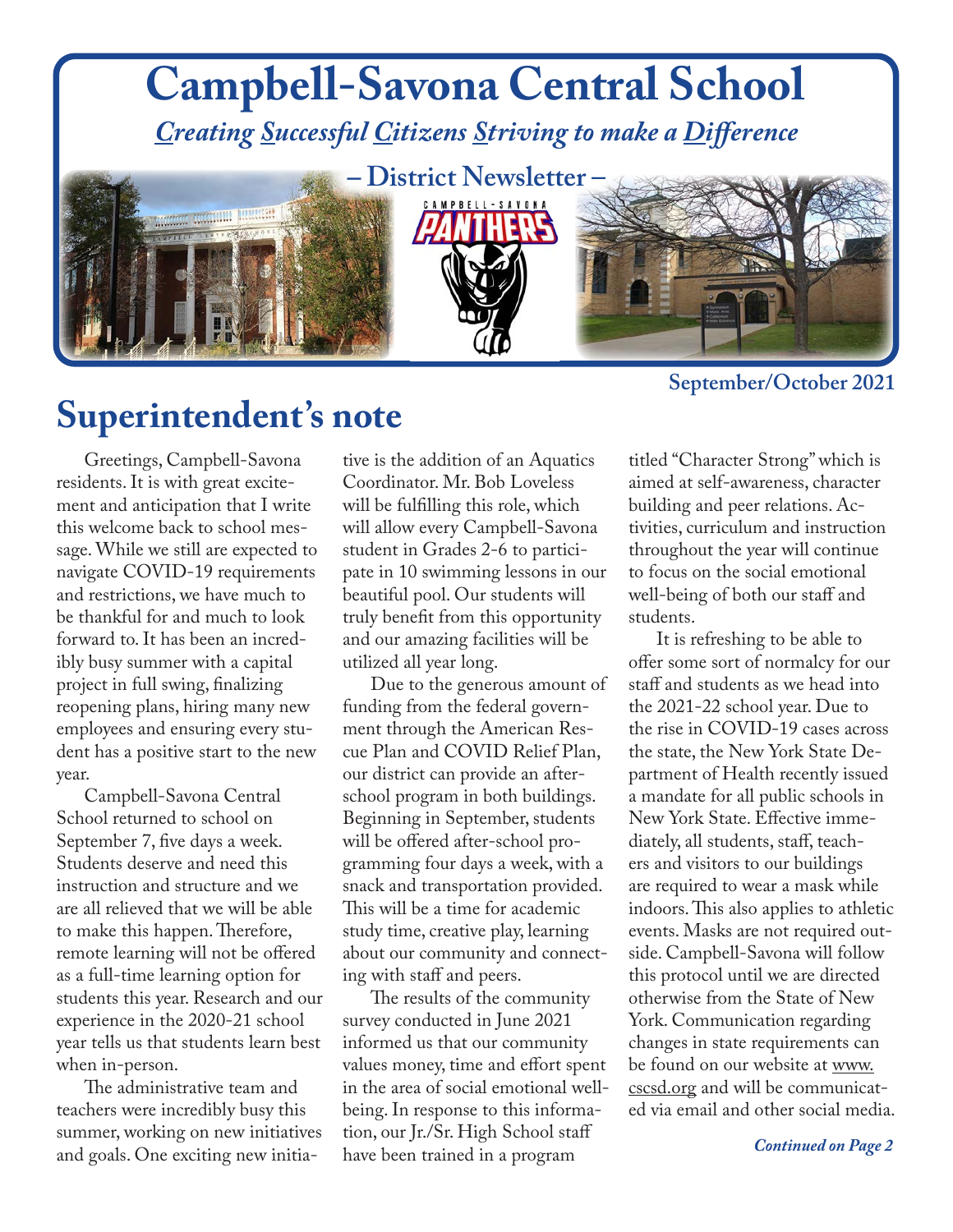### *Superintendent, cont.*

During the past year and a half, we have learned how to rely on each other, to persevere and to be flexible and strong. Campbell-Savona will remain Panther Strong! I look forward to seeing you at various events throughout the year. Here's to an amazing school year!

> *Ann Meccariello* Superintendent

### **Cacace receives award**

Congratulations to Board of Education member Greg Cacace, who was selected as a recipient of the Excellence in Volunteerism award from Corning, Inc. Greg has served Campbell-Savona Central School District as a Board of Education member for 15 years. His commitment and dedication to our district is greatly appreciated. It's people like Greg who make our district the special place it is.

To commemorate the distinct honor, Superintendent Ann Meccariello and Cacace (pictured below) accepted a check for the<br>District from Corning, Inc.



# **From the Elementary School**

One year ago, I sat down and wrote a message to our school community with a heavy heart and determination that we would bring students back for in-person learning and go above and beyond to put the health, academics and social emotional well-being at the forefront of our work. We were excited to end last school year with students here four days a week, while navigating all of the safety and health mandates set forth. This was not easy, yet necessary, and benefited our children greatly. None of this could have happened without your understanding, dedication and love of our school community. We are all forever grateful for you!

This year, we stand together firmly focused on bringing our students back five days a week safely while bringing as much normalcy as we can. We will be dealing with many of the same challenges as when we ended last year, and we know that there will be back steps as we continue to move forward. But, as Dr. Seuss once said, "You may have to fight a battle more

than once to win it." As long as we continue to show empathy, understanding, kindness and flexibility toward each other, we will succeed.

As we enter this school year, we have continued to keep some of the same protocols in place to allow for flexibility in response to the pandemic, but most importantly to keep our students safe. Students will continue to eat breakfast in the classroom, practice frequent hand washing and sanitizing and, when required, wear masks indoors. All of our efforts to mitigate the risk for our students, faculty and staff will be done with a caring and supportive hand. We are all part of the Campbell-Savona family together.

We can't predict the future as we move into the fall, but we can put our most important belief first: "We believe students are our highest priority and all decisions are centered around their needs." This is our promise to our school community.

> *James E. Anderson* Elementary School Principal

# **Students pitch in for flood relief**

Thank you to the C-S students who volunteered to help in the Labor Day weekend Community Fund Drive to support local residents impacted by flash flooding.



The drive was organized by local residents and \$8,123.46 was collected, all of which will go toward building supplies that are



desperately needed. Students who volunteered included: Garrett Schermerhorn, Ethan Bonicave, Tanner Nichiporuk, Lucas Feldman, Lucas Carapella, Sidney Gerow, Brook Gerow and Ethan Ignatz.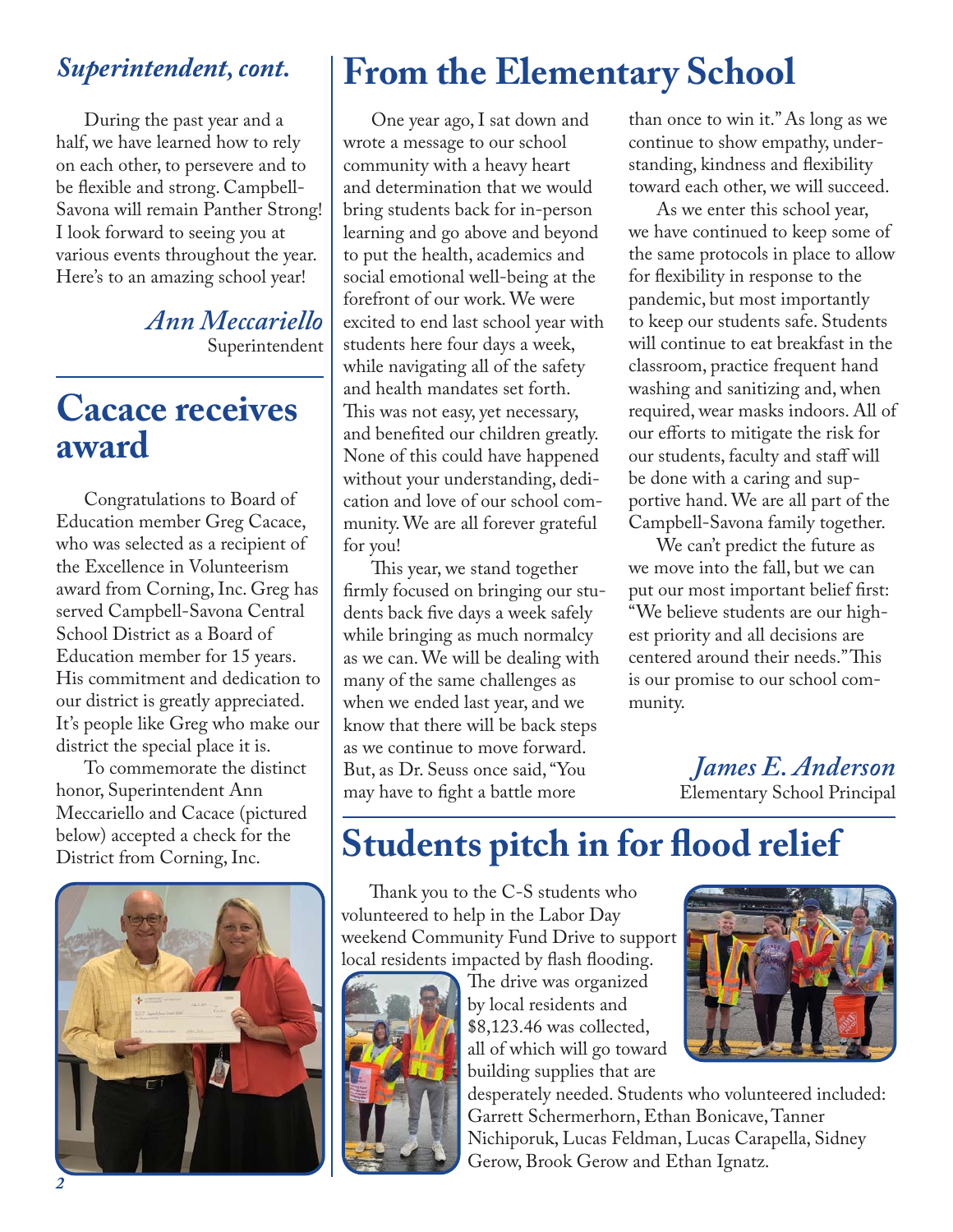## **From the High School**

As we start off the 2021-22 school year at the Jr./Sr. High School, we look forward to new friendships, adjusting to new schedules, discovering new interests and strengths and taking advantage of the exciting educational opportunities this year has to offer. We are ready to welcome our new seventh graders to the building and to watch another group of seniors

prepare for their final year at Campbell-Savona.

We are thrilled to have our students five days a week and look forward to our new schedule.

The school day hours will be 7:40 a.m.-2:35 p.m. We will operate on an A/B schedule with nine periods each day, forty minutes in length.

As a school community, we continue to learn and grow. A major focus this year will be on building a positive student-centered environment throughout our whole building. Last spring, our student body provided their perspective on a variety of topics in the school by completing a school climate survey. The faculty and staff also took a similar climate survey and the results of these surveys are being used to guide our decision making as we move forward into this school year and beyond.

New this year, all students will be assigned to a grade level homeroom/family group daily from 7:40-8:05 a.m. The homeroom

time will provide extra support for academic growth and allow us specific time to focus on the social and emotional well-being of our students. We also will be integrating a character education program called Character Strong into our homeroom time to reinforce our PRIDE expectations and work on building the core competencies of self-awareness, self-management,

social awareness, relationship skills and responsible decision making.

We also are excited to continue with our 1:1 environment. The skills of

our students and staff grew tremendously last year in the area of technology and we look forward to continuing with Google Classrooms and incorporating a variety of technology to increase student engagement and collaboration and offer timely feedback.

We look forward to working closely with all of our parents and guardians this year as we support our students to become collaborators, critical thinkers, creative problem solvers, effective communicators and overall successful citizens prepared to make a positive difference. Thank you for partnering with us.

> *Kelley Meade* Jr./Sr. High School Principal

### **Food Service news**

One of the most important ways in which we can help our children perform better in the classroom is to provide them with the nutrition necessary for the healthy growth of their minds and bodies. The School Food Service Program offers students breakfast and lunch in both the elementary and middle/high school buildings. Menus are available at each building for students to take home and on our district website at www. cscsd.org.



For the 2021-22 school year, ALL students in the Campbell-Savona Central School District will receive free breakfast and lunch through the National School Lunch Program Seamless Summer Option. This program ensures that students are fueled and ready to learn. Every student will receive a well-balanced breakfast and lunch daily that include whole grains, protein, vegetables, fruit and milk, with all costs covered by the United States Department of Agriculture.

Please complete the Household Income Eligibility Form calendar insert, as this will be used to determine eligibility for additional state and federal program benefits that your child(ren) may qualify for.

For more information, contact Food Service Office at (607) 527- 9832 or visit the Food Service Cafeteria link on the District website.

![](_page_2_Picture_19.jpeg)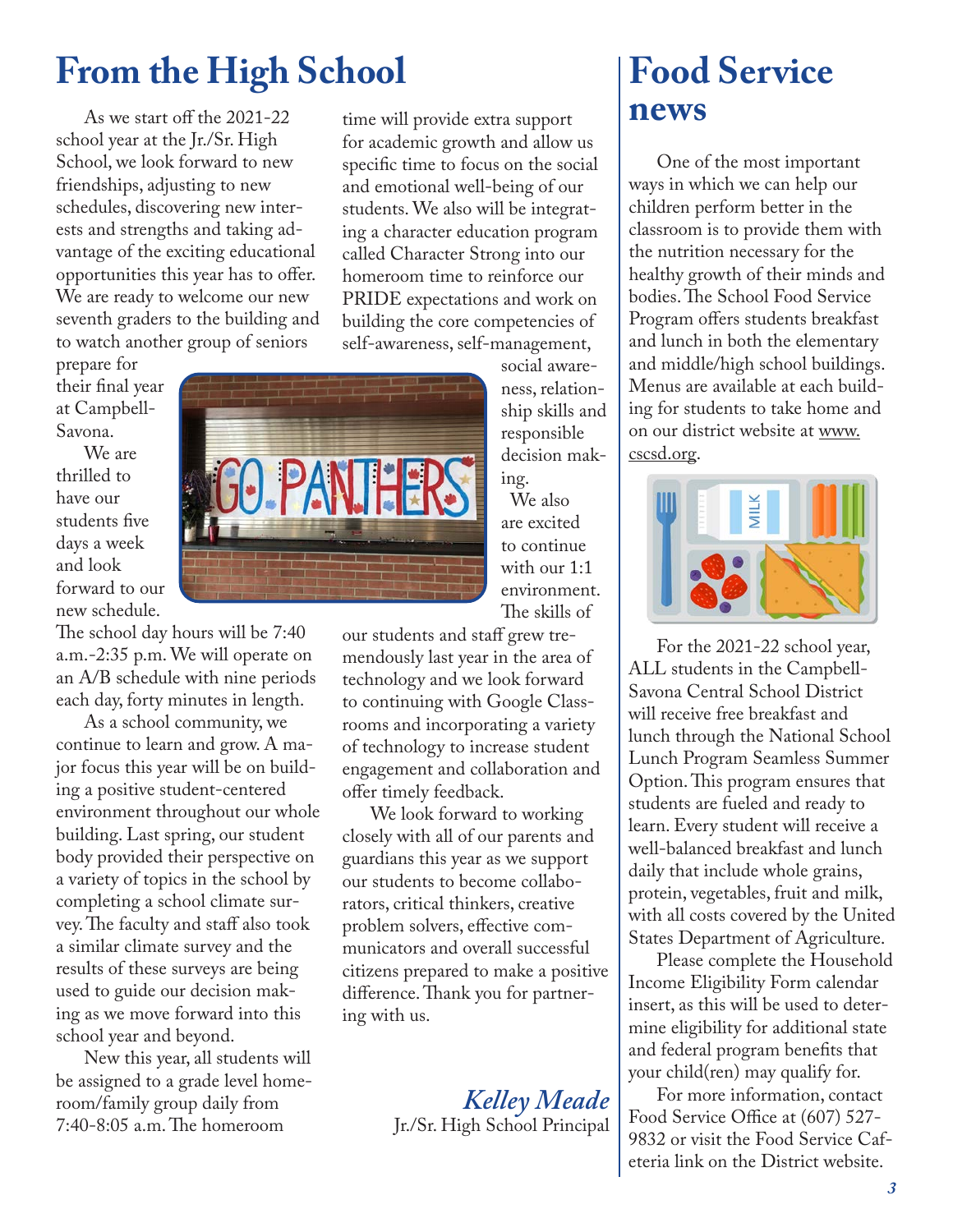### **Back to school 2021**

![](_page_3_Picture_1.jpeg)

![](_page_3_Picture_2.jpeg)

![](_page_3_Picture_3.jpeg)

*Continued on Page 6*

# **Reopening 2021: Important information for families**

### **Health and Safety Plan**

We have worked diligently to plan for the reopening of our school building for the 2021-22 school year. We are very excited to welcome our student body back into our buildings. Due to the continued COVID-19 pandemic, the district will maintain several health and safety plans started in the 2020-21 school year to ensure the safety of each and every staff and student upon their return. We have developed our plans based on guidance provided by the New York State Department of Health, Steuben County Public Health and our District Medical Director, Dr. Andrea Worley.

#### **Screening Procedures**

The Campbell-Savona screening process will include some changes in the new school year:

- Level 1- Parent screening at home
	- Temperature check
	- Symptom check
	- Bi-weekly screening on School App
- Level 2- Screening throughout the school day
	- Throughout the school day, all students and staff will be monitored for any of the COVID-19 symptoms listed by the Center for Disease Control (CDC)
	- Weekly COVID-19 testing of unvaccinated faculty and staff
- Level 3- School Nurse Evaluation
	- Any student or staff member who exhibits COVID-19 symptoms during the school

 day will require an evaluation by the school nurse.

Any student or staff member who exhibits any of the COVID-19 symptoms must be sent home as soon as possible with required follow-up.

### **Social Distancing and Face Coverings**

#### **Will students and staff be required to wear masks in the 2021-22 school year?**

Yes. Due to the increasing number of positive cases, the new highly transmissible Delta variant, and under the mandate of the NYS Governor and the guidance of CDC, New York State Department of Health and our Medical Director, all students, staff and guests must wear a mask while inside the school buildings. Masks are mandatory regardless of vaccination status.

#### **What is an acceptable face covering?**

Acceptable face coverings include but are not limited to cloth-based face coverings (e.g., homemade sewn, quick cut, bandana) and surgical masks that cover both the mouth and nose (defined by NYS-DOH Guidance).

#### **When do students have to wear them?**

Students must wear masks at all times when inside the school building.

#### **Will students be able to remove their face covering?**

Teachers will work with students to provide mask breaks throughout

*Continued on Page 5*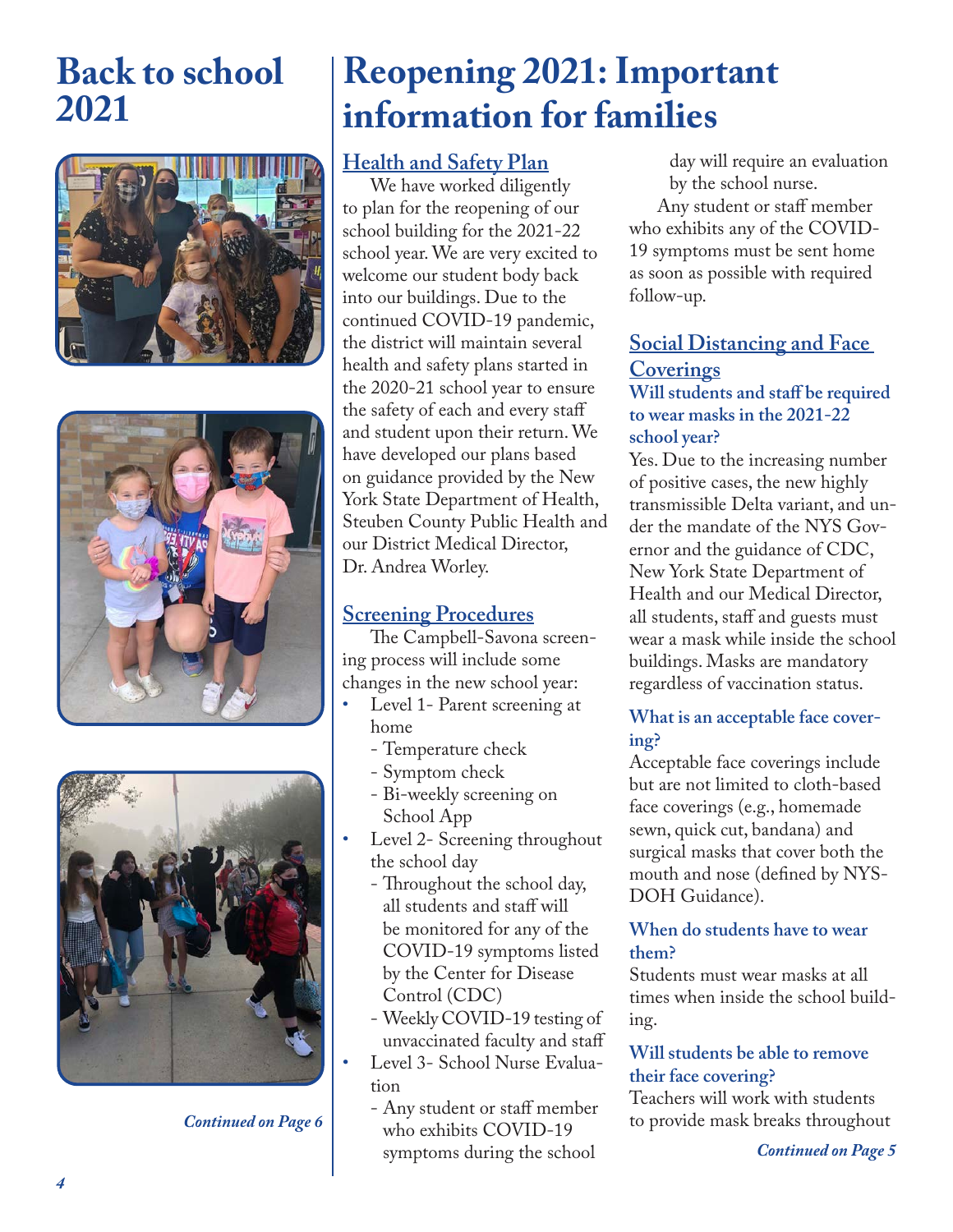### **Summer training for new staff** *Reopening, contd.*

On August 24, the Campbell-Savona Central School District celebrated its new staff members in the Campbell Jr./Sr. High multipurpose room with a welcome from Board of Education President Shawn Corey and a message from new Superintendent Ann Meccariello. The group, consisting of new teachers, new teaching assistants and aides, transportation staff, custodians and cafeteria workers, also was treated to a tour of the District on a school bus driven by Transportation Supervisor Sarah Burgess and narrated by her administrative assistant Lisa Nichols. The group remarked on the beauty of the surrounding hills and valleys during the ride.

The new C-S teachers and teaching assistants spent the next two days with more in-depth learning about the District. Administrators shared planning expectations, best practices, Instructional Support team information and much more. New teachers met their mentors on the last day and spent an afternoon learning more about their

specific classroom and building alongside a veteran. New teachers and their mentors will continue to work together throughout the year and new teachers meet monthly with Director of Curriculum and Instruction Christine Gill.

Speaking of new teachers, C-S is excited to welcome 12 new teachers, along with a new high school guidance counselor, a new district psychologist and a district librarian. The group spans experience from fresh out of college to a 22-year veteran.

Matt Holmes is our new 10th grade to 12th grade guidance counselor. He comes to C-S after four years at the Elmira High School and is looking forward to working in a smaller district where he can get to know all students well. Matt also is the proud dad to his 10-week-old little boy, Brady.

We are excited to have a district librarian among our new staff. Carrie Allen comes to C-S from Franklinville, in western New York, *Continued on Page 6*

![](_page_4_Picture_7.jpeg)

*New C-S staff includes (Front row, L to R): Jessica Griswold, Dana Phillips, Mechel Wead, Tiffani Hunter, Terra Peterson, Christina Payne, Brent Smith, Carson Daly, Brian Fleet (Second row, L to R): Superintendent Ann Meccariello, Patricia Westfall, Carrie Allen,* 

*Megan Boughan, Jessica Robords, Ashley Allison, Nick Butler, James Klem, Wendy Hand, Deb Cordes* 

*(Third row, L to R): Tonya Brooks, Meredith Hutchings, Stacy Austin, Sarah Madaffari, Brandy Cole, Matt Holmes, Ian Walrath, Paul Dunbar, Kathryn Ellison*

the school day. Students will not be required to wear masks when outside.

#### **COVID-19 Testing Plan**

Any student or staff member who exhibits any of the COVID-19 symptoms as determined by the Center for Disease Control will be required to leave the school building, or stay home if absent due to illness, until they have followed up with a healthcare provide OR are tested for COVID-19.

Students and staff members who develop any of the COVID-19 symptoms throughout the school day must be sent home and follow up with a healthcare provider. The healthcare provider must provide an alternate diagnosis or refer the ill person for COVID-19 PCR testing.

Per the NYS mandate, all unvaccinated faculty and staff must undergo weekly COVID-19 testing as an additional screening method to prevent the spread of this disease.

If a student or staff tests positive for COVID-19, the District will take direction from Steuben County Public Health and the NYS Dept. of Health regarding follow-up and contact tracing. This may include quarantine or isolation for specific groups of students and staff members or closing of school for a period of time.

*For additional information regarding the Campbell-Savona re-opening plans, please visit our our district website at www.cscsd.org.*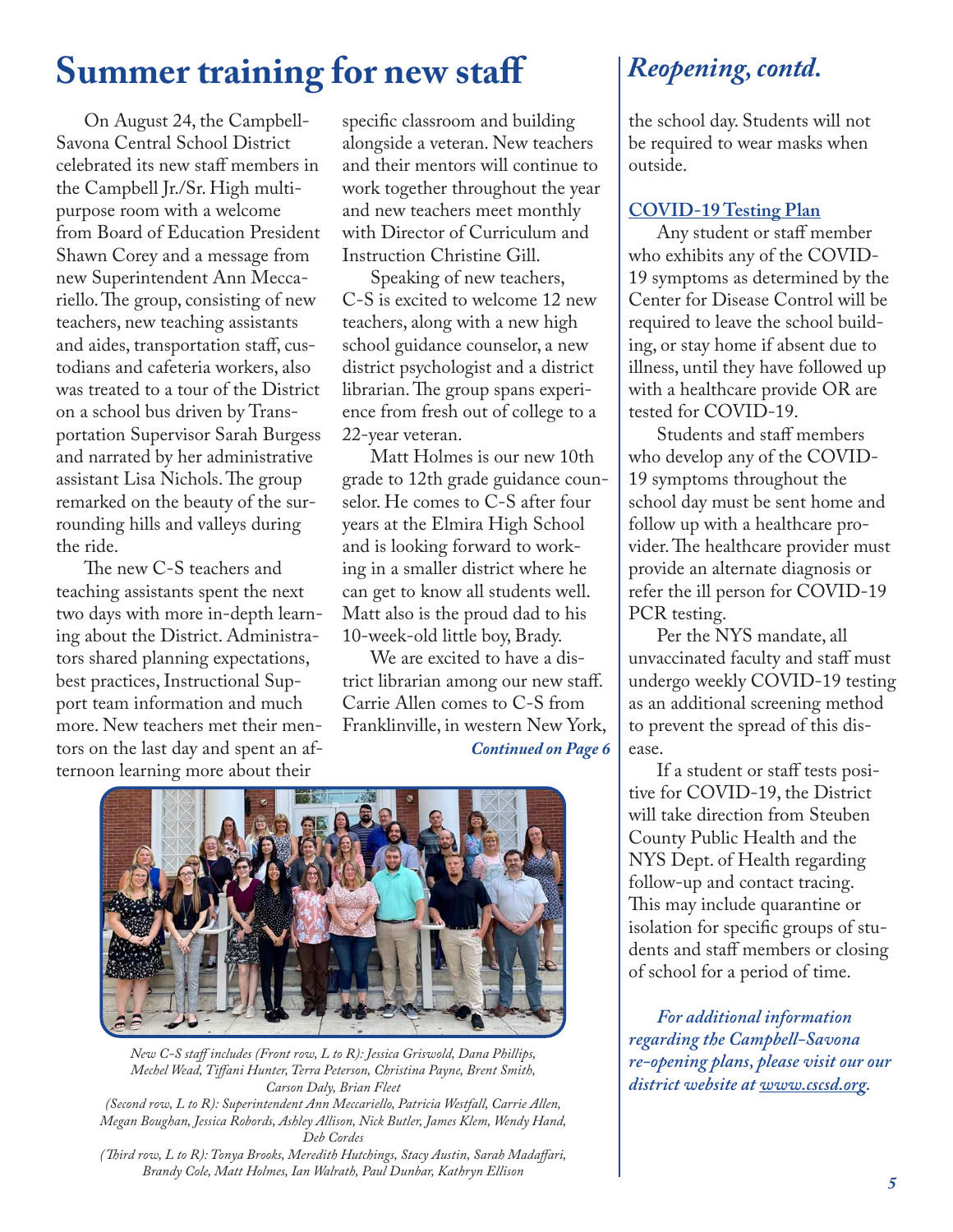### *New staff, contd.*

and will be working in both the Campbell and Savona buildings. She is excited to create and deliver a library program to our students, update our library collection and be a part of our District's Digital Learning Team.

The rest of the group will be seen in high school history classes, math classes and physical education. You also will meet new staff members in elementary physical education, kindergarten, first, fourth and fifth grade classrooms and a special education classroom. Welcome to our newest Panthers!

### *Back to school, contd.*

![](_page_5_Picture_4.jpeg)

![](_page_5_Picture_5.jpeg)

# **Transportation news**

The Campbell-Savona Transportation Department would like to welcome all of our students back to school this fall. We have been very busy this summer reviewing and adjusting bus routes and stops. Our goal is to identify bus stops in neighborhoods on the basis of **SAFETY**, **EFFICIENCY** and **DISTANCE** between stops. In areas where walking conditions are acceptable, students may be required to be picked up at a centralized stop. Board of Education policy stipulates that elementary students will not walk more than five-tenths (0.5) of a mile, and high school students will not walk more than seven-tenths (0.7) of a mile.

#### **Centralized stops support the following:**

- 1. Two or more students can be loaded faster and more efficiently than having the bus stop at two separate Stops close to each other.
- 2. Fewer stops means shorter bus rides for children.
- 3. Drivers of vehicles behind buses often become impatient and try to pass the bus at the first opportunity. Illegal passing of stopped school buses has become more common in the past few years. Making fewer stops will decrease that risk and support safety in transportation.

The use of centralized drop off locations will facilitate delivery of your child by making it more efficient, timelier and less confusing for staff, bus drivers and substitute bus drivers.

We will be keeping our policy of **one pick-up location** and **one** 

**drop-off location**. Locations MUST be in the C-S Central School District.

This year, we will be

![](_page_5_Picture_16.jpeg)

transporting Pre-K students on our school buses. Please note, Pre-K students **MUST** be four years old to be eligible for school bus transportation.

We are pleased to be transporting your child(ren) to and from school this year. We are very proud of the safety record of our school buses and the professionalism of our transportation team. Please help us ensure your child's safety by following these simple but important procedures:

- 1. Provide your child with a backpack or bookbag. Loose papers or other items are dangerous as children get on/off the bus.
- 2. Check your child's clothing for the presence of long drawstrings or other dangling items. Long drawstrings or other dangling items could get snagged in the bus door as the child gets off the bus, and should be removed from clothing.
- 3. Make sure your child arrives at the designated bus stop five minutes early each day. Children who are late for the bus may panic and chase the bus, or run into the road. Our drivers have been instructed to wait 20 seconds at each stop. Please be aware they can not sit and wait. The bus must continue on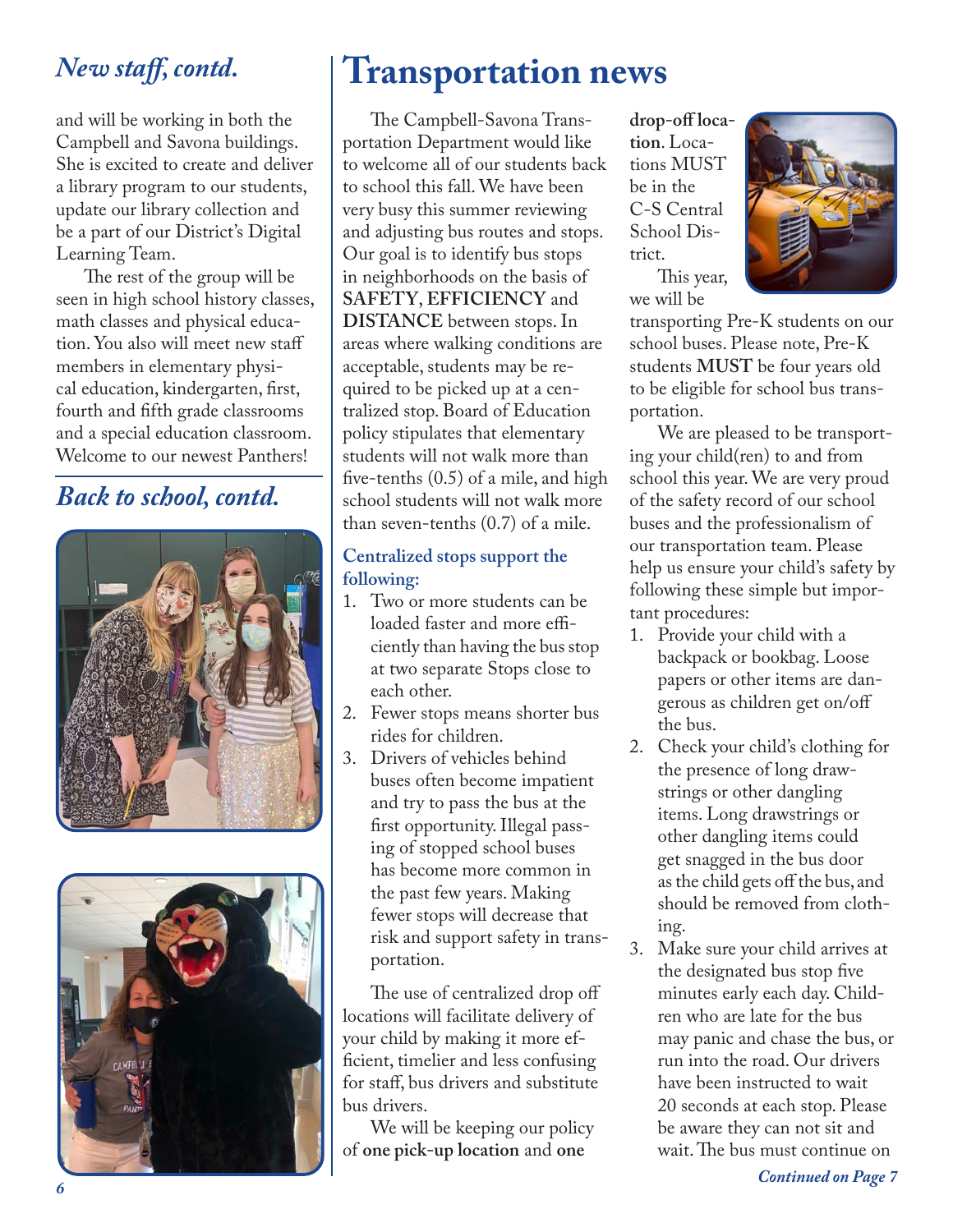# **Athletics update**

Our fall athletic season is off to a fluid start. The hours of offseason conditioning in preparation are in the rearview window and we are in competition season!

### **Important athletics reminders:**

- Please remember to check the athletic calendar on the school website for all up-to-date schedules.
- Although the fall season has just started, students and families should be on the look out for winter season sign-ups coming out in early October.
- Anyone who attends or participates in any indoor events must wear a mask, regardless of spacing or vaccination status. This is common policy for all indoor league contests, home or away.
- Currently, masks are not required at outdoor events.
- Thank you to our spectators, who have brought immense energy and enthusiasm to our home contests thus far. Your positive vibes carry over to our athletes and the overall atmosphere of the contest.
- We are continuing to work on our new streaming service. An update will be provided when this is operational. It is great to have this available so our extended family and friends can enjoy the contest, no matter their distance away or the weather at that moment.

We look forward to the continued attendance and support for all of our Panther athletes in our 2021-22 year!

> *Bob Loveless* Athletic Director

![](_page_6_Picture_11.jpeg)

*Congratulations to the C-S Boys JV Soccer team for opening their season by defeating Wellsville (by a score of 7-0) and Addison (by a score of 2-1) to win the First Annual Blake Driscoll Memorial JV Soccer Tournament hosted by Addison.*

### *Transportation, contd.*

route to stay on schedule.

- 4. Please insist that your child wait for the bus safely in an orderly fashion, back away from the roadway. Behavior problems at bus stops can create hazardous conditions for children.
- 5. When the bus arrives, your child should wait for the bus driver's signal before boarding. If your child(ren) must cross the road to get on the bus, or cross the road when getting dropped off, they **MUST** wait for the bus driver's signal.
- 6. Teach your child to sit quietly on the ride to and from school. Behavior problems could distract the bus driver and result in an accident. It is important that our drivers are able to concentrate on driving the route safely. If anything makes your child feel unsafe at the bus stop or on the bus ride, please contact the transportation department, rather than trying to discuss it at the bus stop.

Every student in grades Pre-K through third grade **MUST** have an adult present at the bus stop. If an adult is not present, the student will not be released from the bus. The driver will take the student back to the Elementary building where he/ she will need to be picked up by a parent or guardian.

We are deeply committed to the safety of your child as well as all our community's children. We are looking forward to a wonderful new school year transporting your children.

Thank you!

*7 Sarah Burgess* Director of Transportation